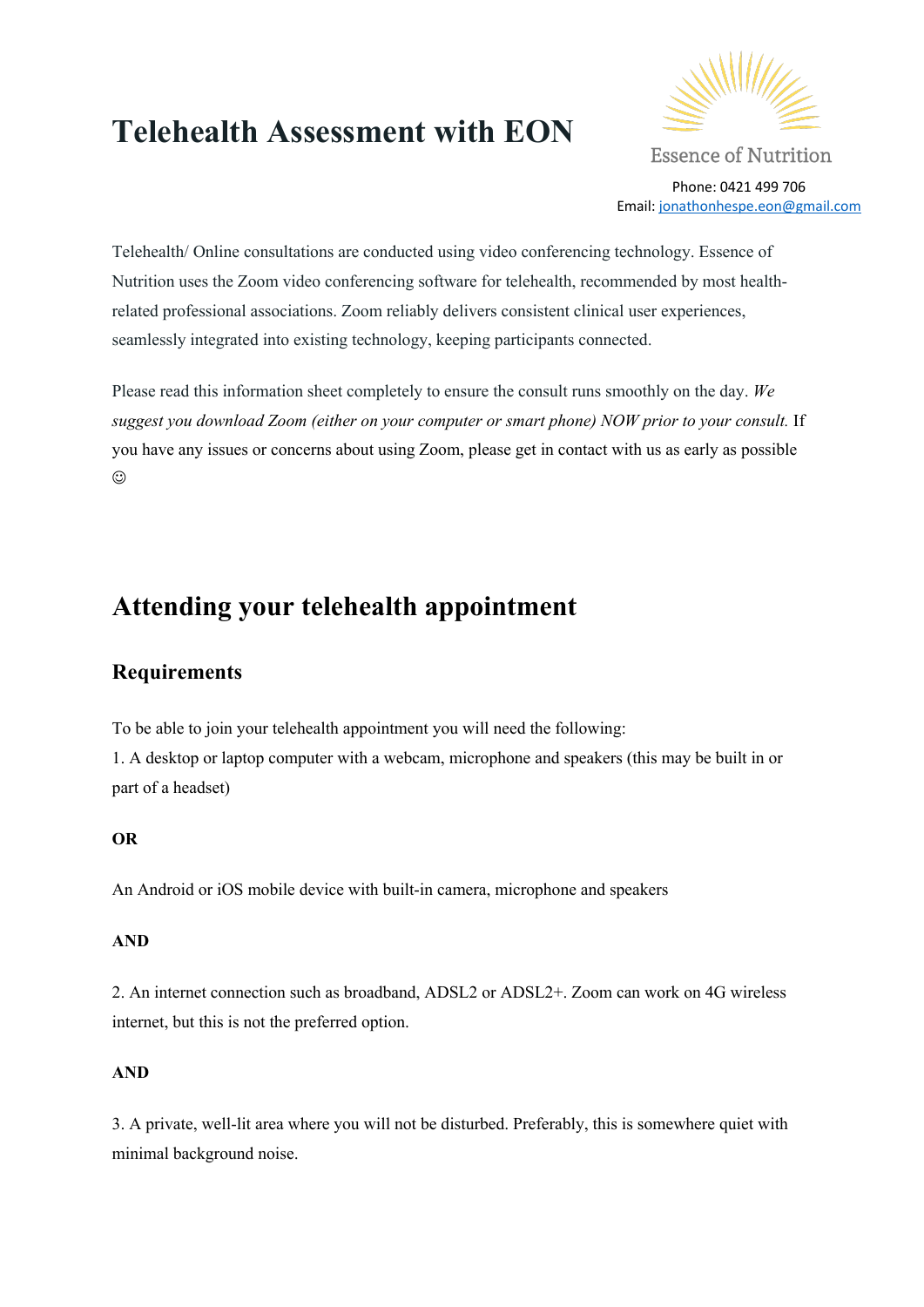## **How to attend your telehealth appointment?**

Prior to your appointment, a Zoom link will be sent to you via email, along with your appointment details.

#### *The following instructions will guide you in joining your appointment in Zoom:*

1. Click on the appointment link sent to you via email or copy and paste this into your internet browser (e.g. Internet Explorer, Safari, Google Chrome).

2. Follow the prompts to download and install Zoom on your device. We suggest you download Zoom prior to your consult to prevent any further delays on the day. Depending on your internet browser, the download may not commence until you select **Run**.

*Note:* If Zoom is already installed on your device you will be directed to the Zoom joining window (step 3).

A download should start automatically in a few seconds.

If not, download here.

What do you want to do with Zoom launcher.exe (131 KB)? Cancel Run Save From: launcher.zoom.us

3. Once the download is complete, it will open the Zoom window. Enter your name in the text field (example provided) and select **Join**.

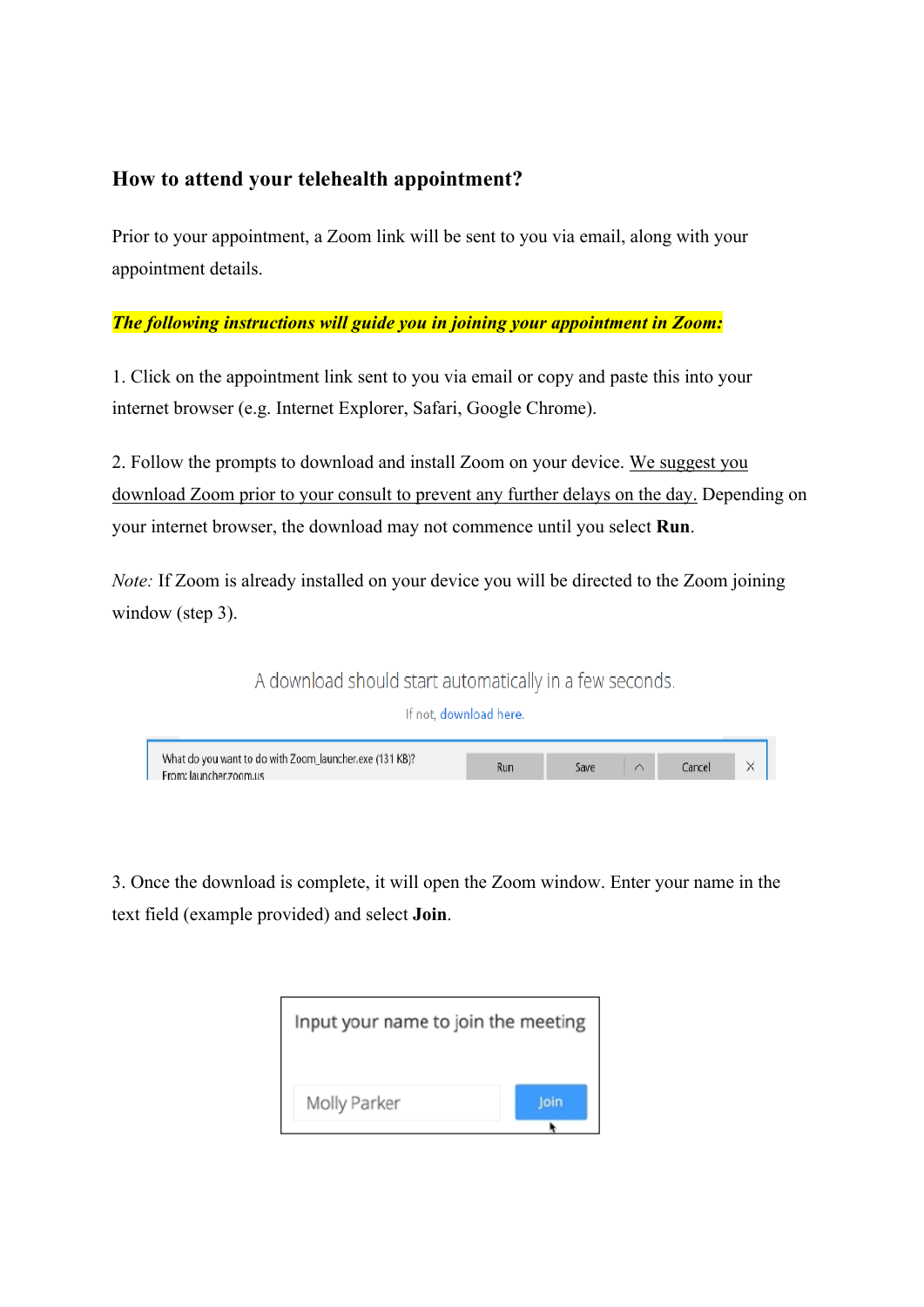4. The video conference will begin. Select the **Join Audio Conference by Computer** option. If this is your fist time using Zoom, it is recommended that you **Test Computer Mic & Speakers** prior to your appointment to ensure they are working properly.

| thone Call                        | <b>Computer Audio</b><br>▭ |
|-----------------------------------|----------------------------|
|                                   |                            |
|                                   |                            |
|                                   |                            |
| Join Audio Conference by Computer |                            |
| Test Computer Mic & Speakers      |                            |
|                                   |                            |
|                                   |                            |

*If you are using an iOS mobile device, you may be prompted to allow Zoom to use your camera and microphone.* 

| "Zoom" Would Like to<br><b>Access the Microphone</b> |    | "Zoom" Would Like to<br><b>Access the Camera</b> |    |
|------------------------------------------------------|----|--------------------------------------------------|----|
|                                                      |    |                                                  |    |
| Don't Allow                                          | ΩK | Don't Allow                                      | OK |

5. If you dietitian is signed in you will see their face on the screen. If they are not signed in you will see a note which says, "Waiting for Host to join the meeting", please continue to wait and do not disconnect, you dietitian will join you shortly.

6. At the end of the appointment you dietitian will end the appointment and you will be

disconnected.



You are able to leave the appointment at any time by clicking on the **Leave Meeting** icon. A new box will open asking you to confirm: